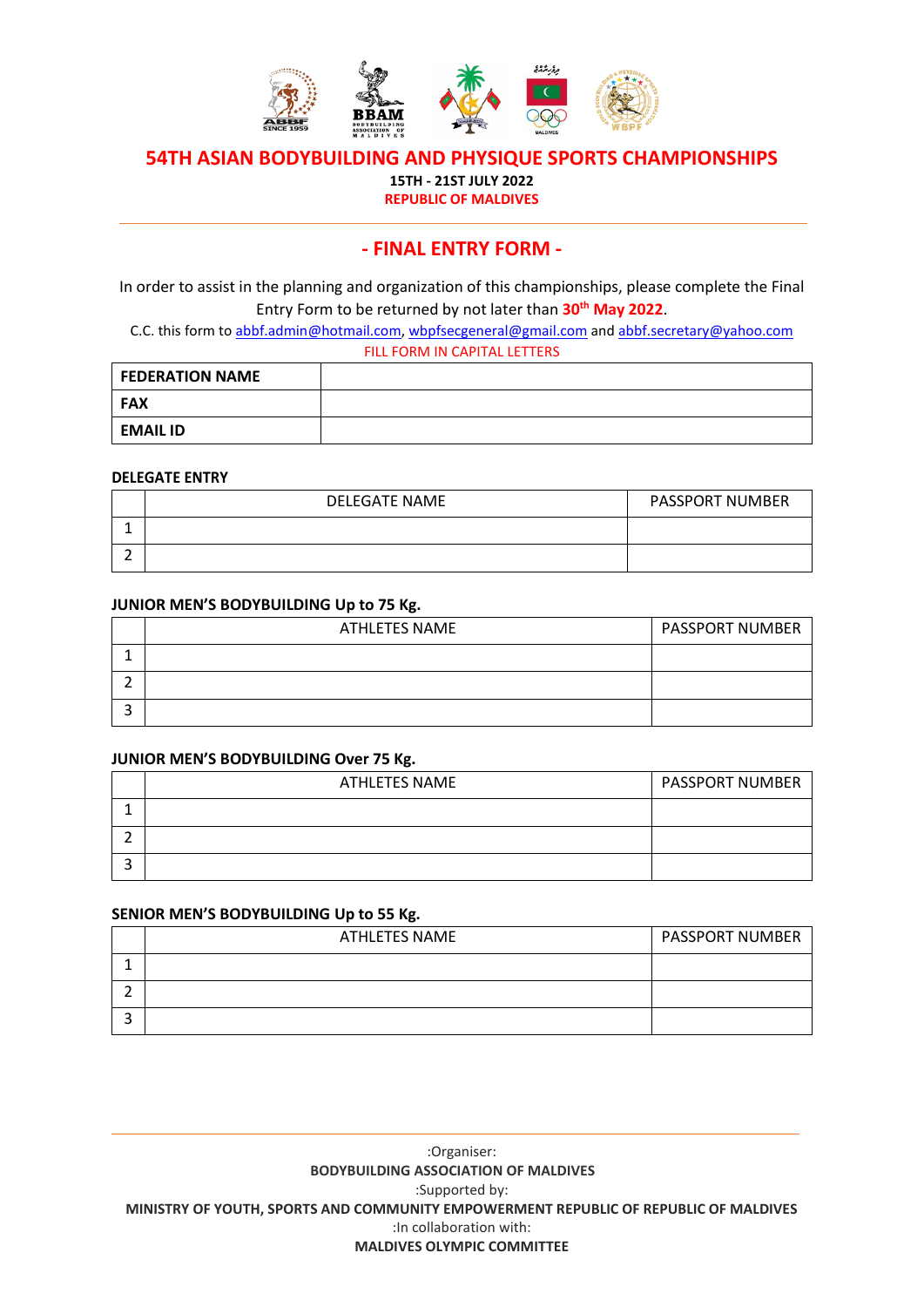

**15TH - 21ST JULY 2022**

**REPUBLIC OF MALDIVES**

### **SENIOR MEN'S BODYBUILDING Up to 60 Kg.**

| ATHLETES NAME | <b>PASSPORT NUMBER</b> |
|---------------|------------------------|
|               |                        |
|               |                        |
|               |                        |

#### **SENIOR MEN'S BODYBUILDING Up to 65 Kg.**

| <b>ATHLETES NAME</b> | <b>PASSPORT NUMBER</b> |
|----------------------|------------------------|
|                      |                        |
|                      |                        |
|                      |                        |

#### **SENIOR MEN'S BODYBUILDING Up to 70 Kg.**

| <b>ATHLETES NAME</b> | <b>PASSPORT NUMBER</b> |
|----------------------|------------------------|
|                      |                        |
|                      |                        |
|                      |                        |

# **SENIOR MEN'S BODYBUILDING Up to 75 Kg.**

| ATHLETES NAME | <b>PASSPORT NUMBER</b> |
|---------------|------------------------|
|               |                        |
|               |                        |
|               |                        |

#### **SENIOR MEN'S BODYBUILDING Up to 80 Kg.**

| ATHLETES NAME | <b>PASSPORT NUMBER</b> |
|---------------|------------------------|
|               |                        |
|               |                        |
|               |                        |

#### **SENIOR MEN'S BODYBUILDING Up to 85 Kg.**

| ATHLETES NAME | <b>PASSPORT NUMBER</b> |
|---------------|------------------------|
|               |                        |
|               |                        |
|               |                        |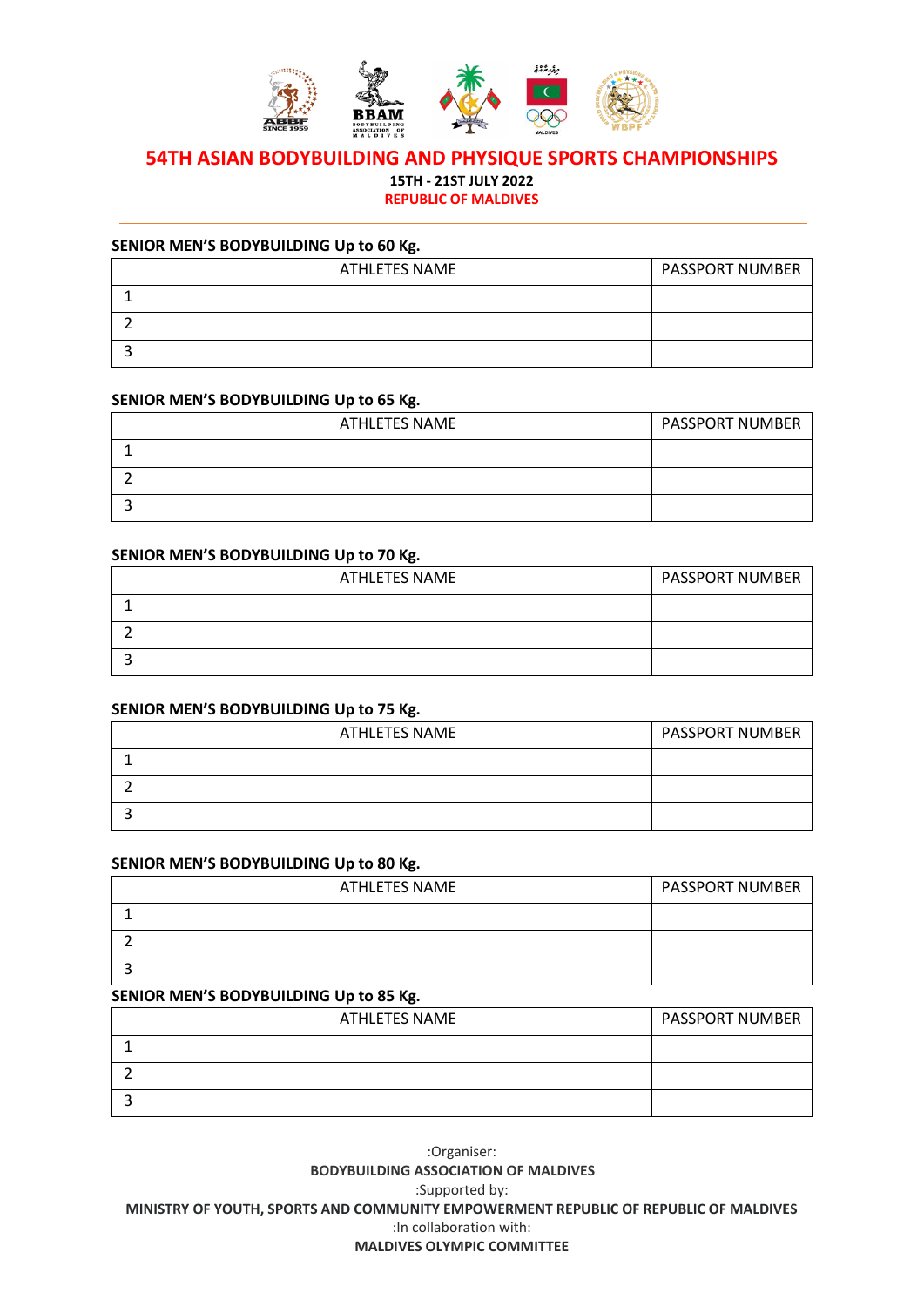

**15TH - 21ST JULY 2022**

**REPUBLIC OF MALDIVES**

### **SENIOR MEN'S BODYBUILDING Up to 90 Kg.**

| ATHLETES NAME | <b>PASSPORT NUMBER</b> |
|---------------|------------------------|
|               |                        |
|               |                        |
|               |                        |

#### **SENIOR MEN'S BODYBUILDING Up to 100 Kg.**

| ATHLETES NAME | <b>PASSPORT NUMBER</b> |
|---------------|------------------------|
|               |                        |
|               |                        |
|               |                        |

#### **SENIOR MEN'S BODYBUILDING Over 100 Kg.**

| <b>ATHLETES NAME</b> | <b>PASSPORT NUMBER</b> |
|----------------------|------------------------|
|                      |                        |
|                      |                        |
|                      |                        |

# **MASTER MEN'S BODYBUILDING (5 EVENTS) - 40 – 49 YEARS OLD - Up to 80 Kg.**

| <b>ATHLETES NAME</b> | <b>PASSPORT NUMBER</b> |
|----------------------|------------------------|
|                      |                        |
|                      |                        |
|                      |                        |

# **MASTER MEN'S BODYBUILDING (5 EVENTS) - 40 – 49 YEARS OLD –Over 80 Kg.**

| <b>ATHLETES NAME</b> | <b>PASSPORT NUMBER</b> |
|----------------------|------------------------|
|                      |                        |
|                      |                        |
|                      |                        |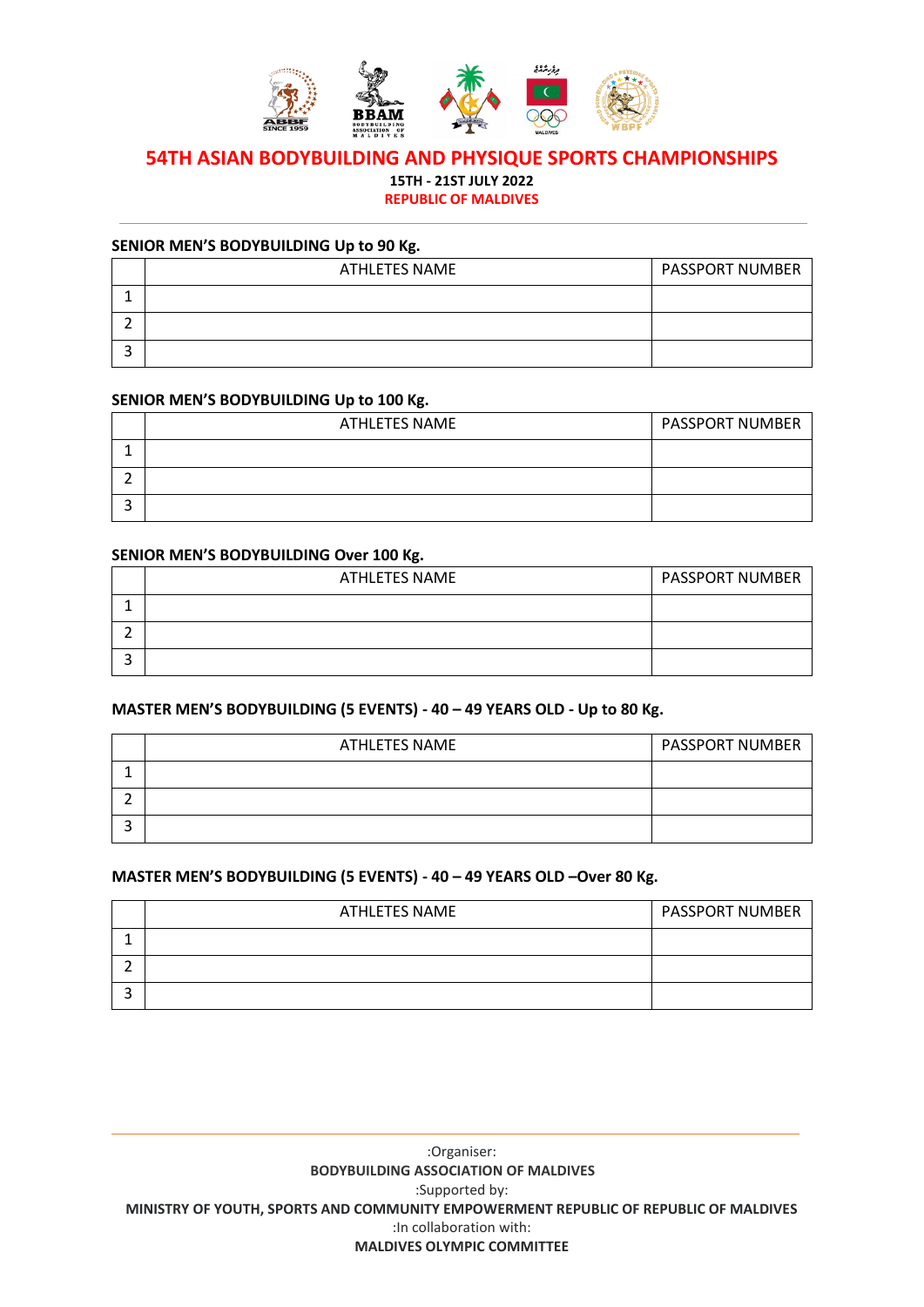

**15TH - 21ST JULY 2022**

# **REPUBLIC OF MALDIVES**

### **MASTER MEN'S BODYBUILDING (5 EVENTS) - 50 – 60 YEARS OLD –Up to 80 Kg.**

| ATHLETES NAME | <b>PASSPORT NUMBER</b> |
|---------------|------------------------|
|               |                        |
|               |                        |
|               |                        |

# **MASTER MEN'S BODYBUILDING (5 EVENTS) - 50 – 60 YEARS OLD –Over 80 Kg.**

| ATHLETES NAME | <b>PASSPORT NUMBER</b> |
|---------------|------------------------|
|               |                        |
|               |                        |
|               |                        |

### **MASTER MEN'S BODYBUILDING (5 EVENTS) – Over 60YEARS OLD – One Open Category**

| <b>ATHLETES NAME</b> | <b>PASSPORT NUMBER</b> |
|----------------------|------------------------|
|                      |                        |
|                      |                        |
|                      |                        |

# **MEN'S FITNESS PHYSIQUE Up to 170 cm/0 kg.**

| ATHLETES NAME | <b>PASSPORT NUMBER</b> |
|---------------|------------------------|
|               |                        |
|               |                        |
|               |                        |

# **MEN'S FITNESS PHYSIQUE Over 170 cm/+2 kg.**

| <b>ATHLETES NAME</b> | <b>PASSPORT NUMBER</b> |
|----------------------|------------------------|
|                      |                        |
|                      |                        |
|                      |                        |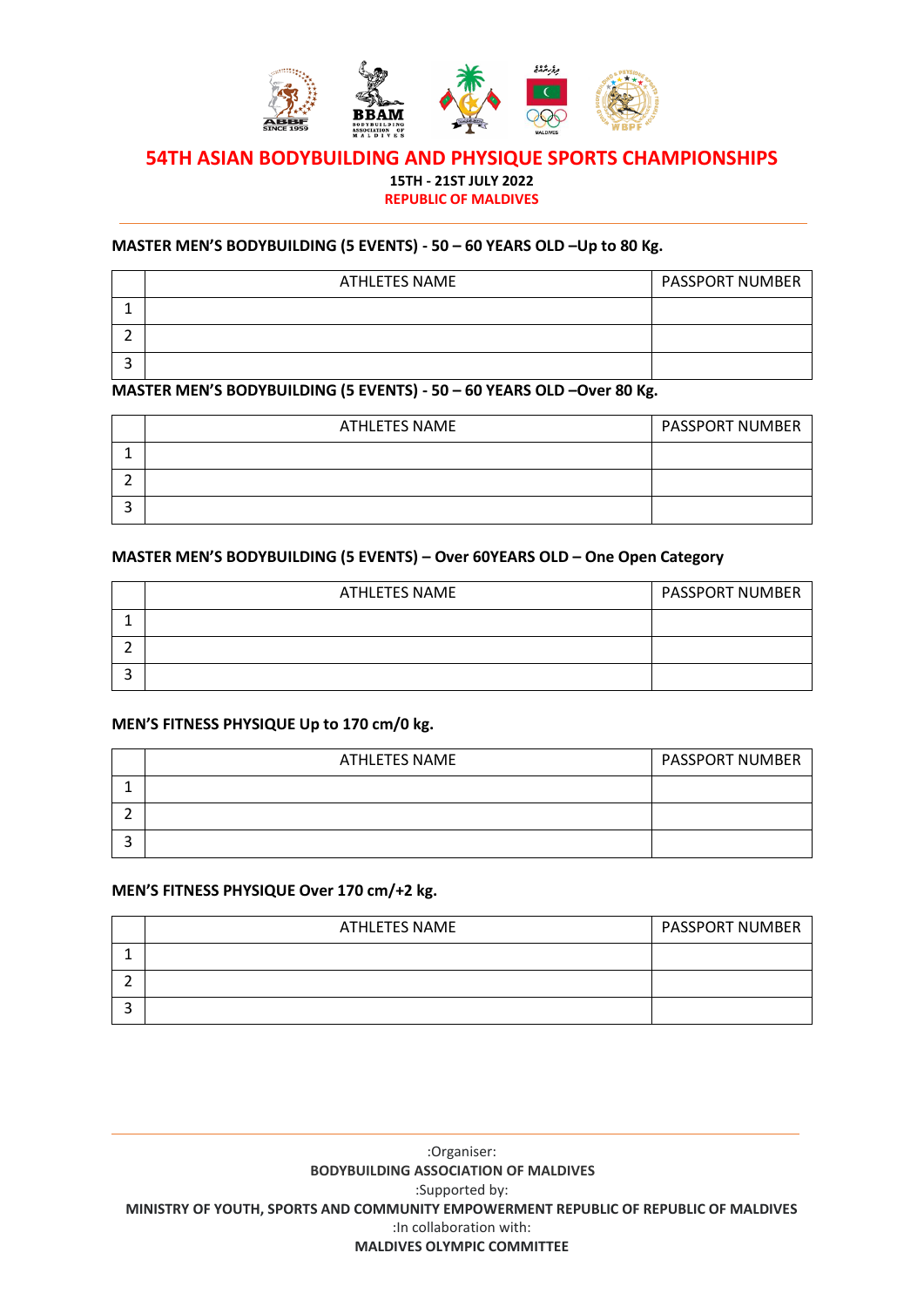

**15TH - 21ST JULY 2022**

**REPUBLIC OF MALDIVES**

# **MEN'S ATHLETIC PHYSIQUE Up to 160cm + 2 kg**

| ATHLETES NAME | <b>PASSPORT NUMBER</b> |
|---------------|------------------------|
|               |                        |
|               |                        |
|               |                        |

#### **MEN'S ATHLETIC PHYSIQUE Up to 167cm + 4 kg.**

| ATHLETES NAME | <b>PASSPORT NUMBER</b> |
|---------------|------------------------|
|               |                        |
|               |                        |
|               |                        |

#### **MEN'S ATHLETIC PHYSIQUE Up to 175cm + 6 kg.**

| <b>ATHLETES NAME</b> | <b>PASSPORT NUMBER</b> |
|----------------------|------------------------|
|                      |                        |
|                      |                        |
|                      |                        |

### **MEN'S ATHLETIC PHYSIQUE Up to 182cm + 8 kg.**

| ATHLETES NAME | <b>PASSPORT NUMBER</b> |
|---------------|------------------------|
|               |                        |
|               |                        |
|               |                        |

# **MEN'S ATHLETIC PHYSIQUE Over 182cm + 10 kg**

| <b>ATHLETES NAME</b> | <b>PASSPORT NUMBER</b> |
|----------------------|------------------------|
|                      |                        |
|                      |                        |
|                      |                        |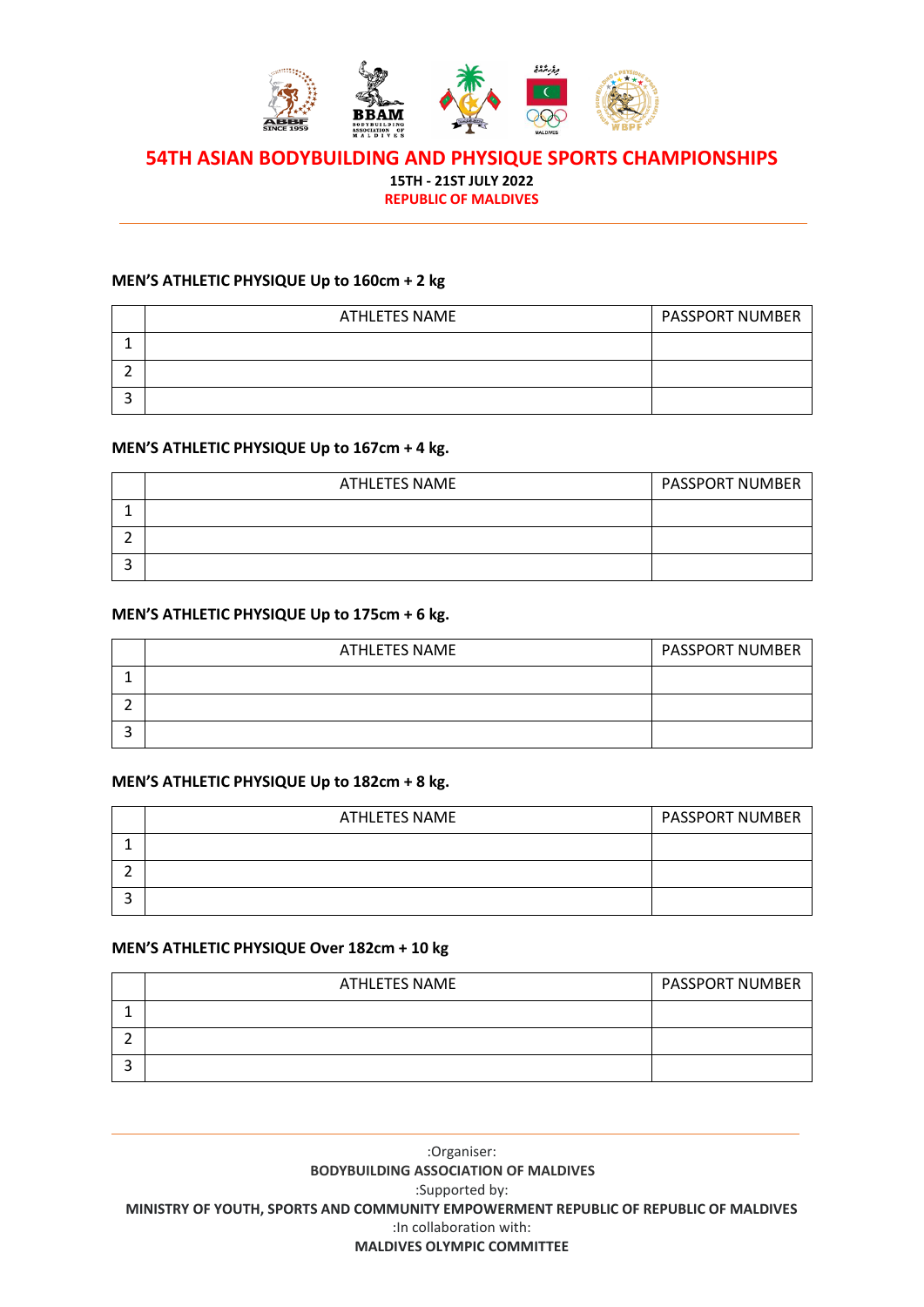

**15TH - 21ST JULY 2022**

**REPUBLIC OF MALDIVES**

#### **MEN'S SPORTS PHYSIQUE Up to 170 cm - 2 kg.**

| <b>ATHLETES NAME</b> | <b>PASSPORT NUMBER</b> |
|----------------------|------------------------|
|                      |                        |
|                      |                        |
|                      |                        |

#### **MEN'S SPORTS PHYSIQUE Up to 175 cm/ 0 kg.**

| <b>ATHLETES NAME</b> | <b>PASSPORT NUMBER</b> |
|----------------------|------------------------|
|                      |                        |
|                      |                        |
|                      |                        |

# **MEN'S SPORTS PHYSIQUE Up to 180 cm + 2 kg.**

| <b>ATHLETES NAME</b> | <b>PASSPORT NUMBER</b> |
|----------------------|------------------------|
|                      |                        |
|                      |                        |
|                      |                        |

#### **MEN'S SPORTS PHYSIQUE Over 180 cm + 4 kg**

| ATHLETES NAME | <b>PASSPORT NUMBER</b> |
|---------------|------------------------|
|               |                        |
|               |                        |
|               |                        |

### **SENIOR WOMEN'S BODYBUILDING Up to 55 kg.**

| ATHLETES NAME | <b>PASSPORT NUMBER</b> |
|---------------|------------------------|
|               |                        |
|               |                        |
|               |                        |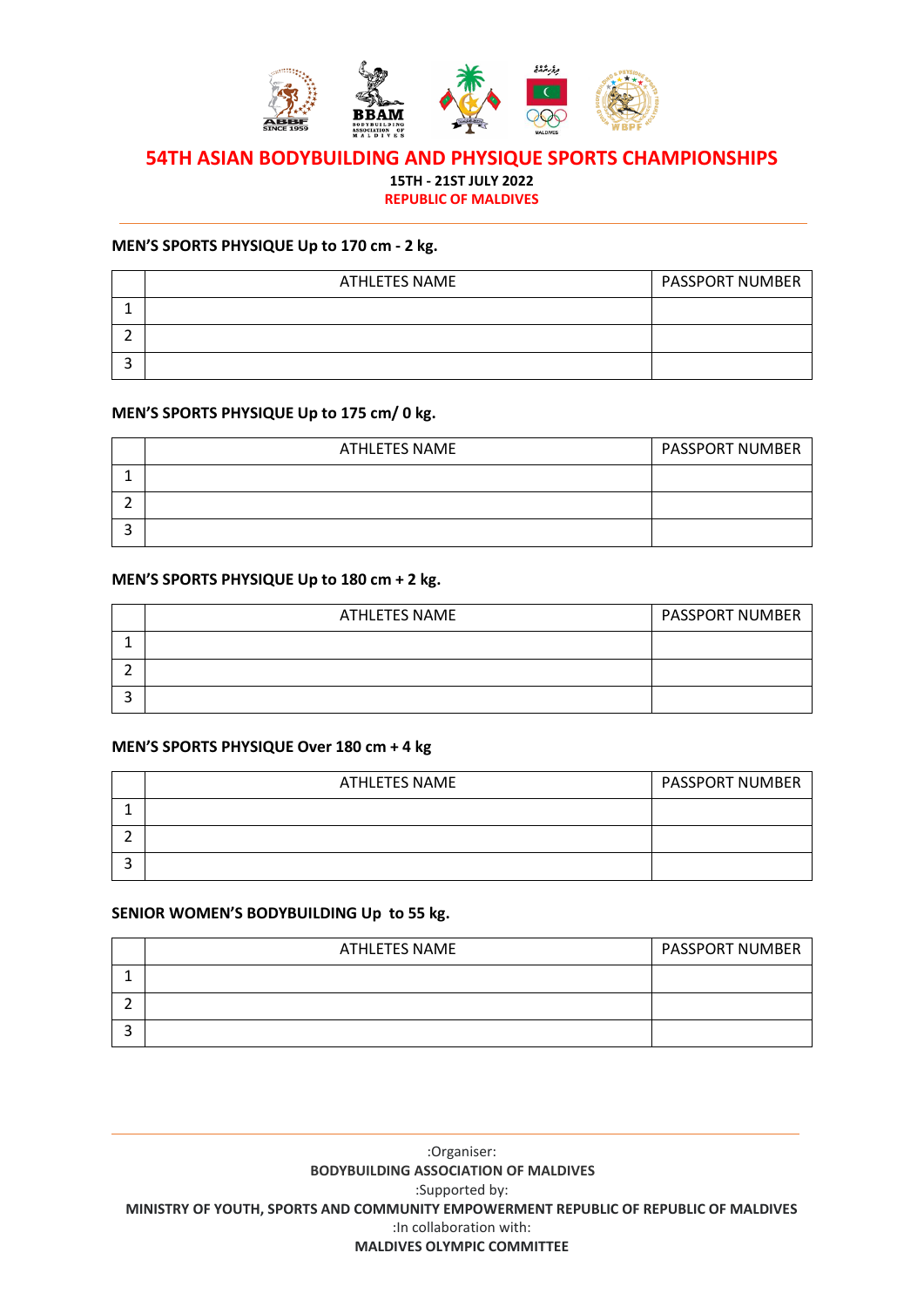

**15TH - 21ST JULY 2022**

**REPUBLIC OF MALDIVES**

#### **SENIOR WOMEN'S BODYBUILDING Over 55 kg**

| <b>ATHLETES NAME</b> | <b>PASSPORT NUMBER</b> |
|----------------------|------------------------|
|                      |                        |
|                      |                        |
|                      |                        |

# **LADIES WOMEN'S BODYBUILDING Over 30 yrs. - one open category**

| <b>ATHLETES NAME</b> | <b>PASSPORT NUMBER</b> |
|----------------------|------------------------|
|                      |                        |
|                      |                        |
|                      |                        |

# **JUNIOR WOMEN'S FITNESS PHYSIQUE 21 yrs. and below - one open category**

| ATHLETES NAME | <b>PASSPORT NUMBER</b> |
|---------------|------------------------|
|               |                        |
|               |                        |
|               |                        |

### **SENIOR WOMEN'S FITNESS PHYSIQUE Up to 165 cm**

| <b>ATHLETES NAME</b> | <b>PASSPORT NUMBER</b> |
|----------------------|------------------------|
|                      |                        |
|                      |                        |
|                      |                        |

### **SENIOR WOMEN'S FITNESS PHYSIQUE Over 165 cm**

| <b>ATHLETES NAME</b> | <b>PASSPORT NUMBER</b> |
|----------------------|------------------------|
|                      |                        |
|                      |                        |
|                      |                        |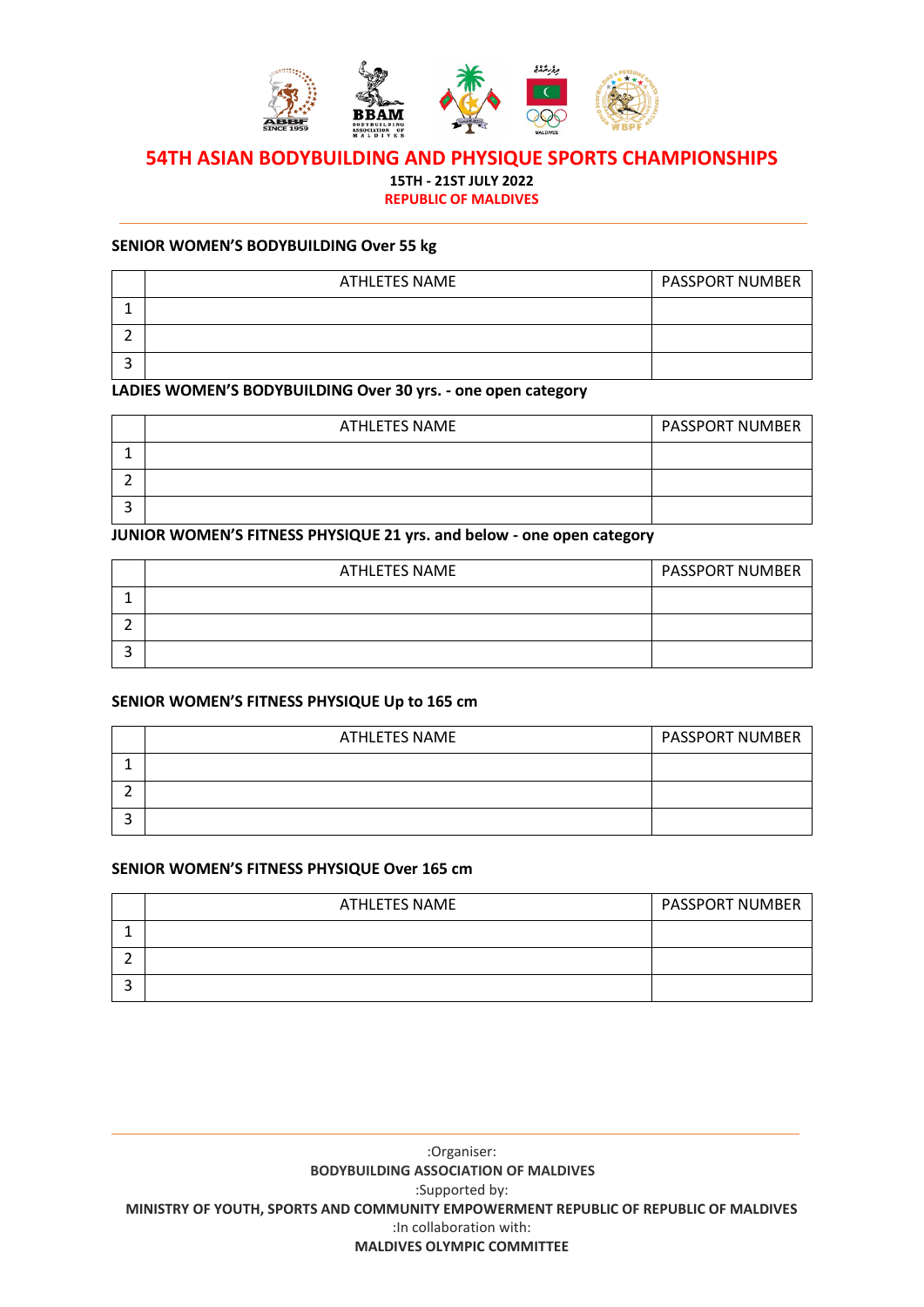

# **54TH ASIAN BODYBUILDING AND PHYSIQUE SPORTS CHAMPIONSHIPS 15TH - 21ST JULY 2022**

# **REPUBLIC OF MALDIVES**

#### **SENIOR WOMEN'S ATHLETIC PHYSIQUE Up to 165 cm**

| <b>ATHLETES NAME</b> | <b>PASSPORT NUMBER</b> |
|----------------------|------------------------|
|                      |                        |
|                      |                        |
|                      |                        |

#### **SENIOR WOMEN'S ATHLETIC PHYSIQUE Over 165 cm**

| <b>ATHLETES NAME</b> | <b>PASSPORT NUMBER</b> |
|----------------------|------------------------|
|                      |                        |
|                      |                        |
|                      |                        |

#### **LADIES WOMEN'S ATHLETIC PHYSIQUE30 - 40 yrs. one open category**

| <b>ATHLETES NAME</b> | <b>PASSPORT NUMBER</b> |
|----------------------|------------------------|
|                      |                        |
|                      |                        |
|                      |                        |

#### **LADIES WOMEN'S ATHLETIC PHYSIQUE Over 40 yrs. one open category**

| ATHLETES NAME | <b>PASSPORT NUMBER</b> |
|---------------|------------------------|
|               |                        |
|               |                        |
|               |                        |

### **SENIOR WOMEN'S SPORT PHYSIQUE Up to 165 cm**

| ATHLETES NAME | <b>PASSPORT NUMBER</b> |
|---------------|------------------------|
|               |                        |
|               |                        |
|               |                        |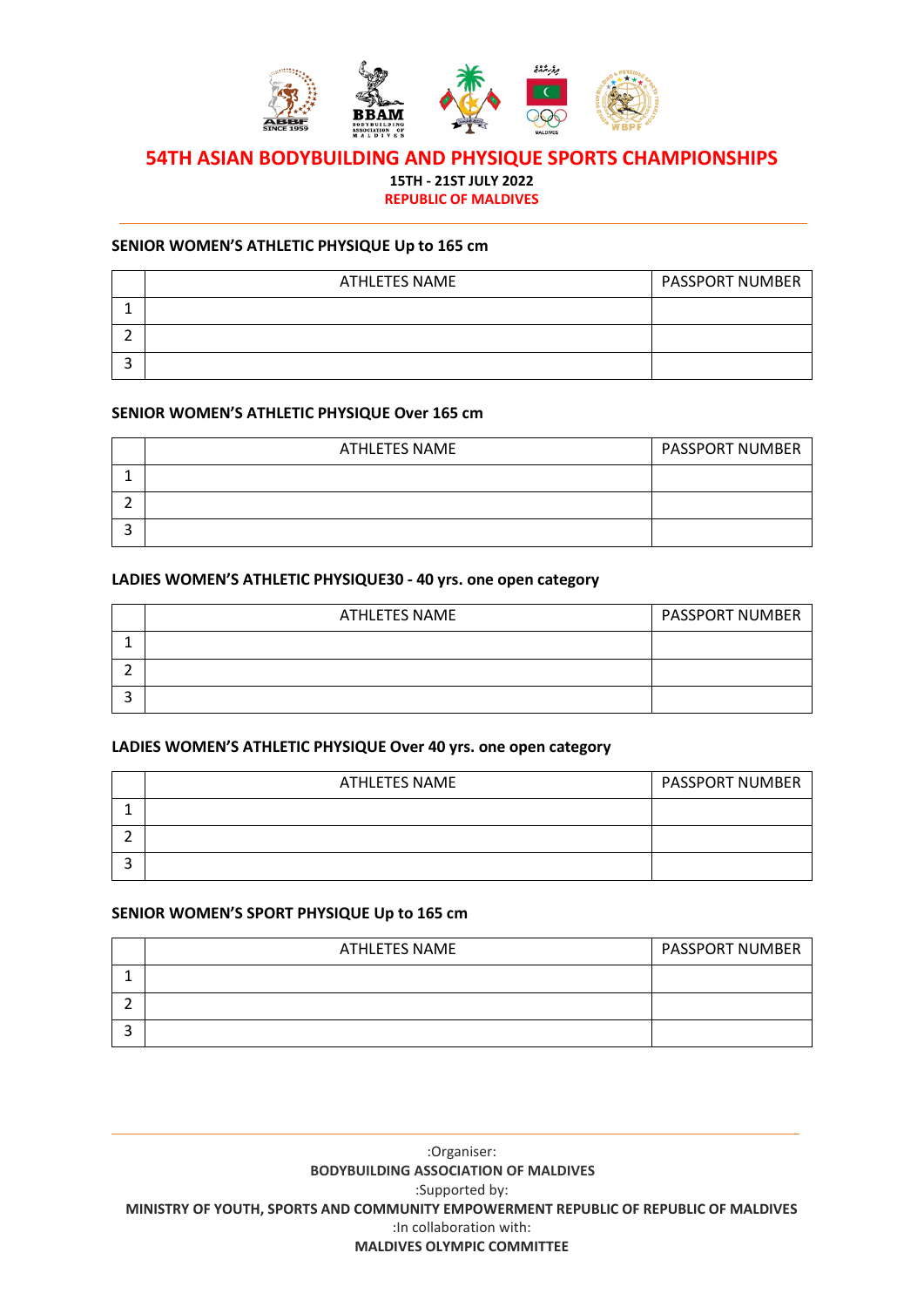

**15TH - 21ST JULY 2022**

**REPUBLIC OF MALDIVES**

#### **SENIOR WOMEN'S SPORT PHYSIQUE Over165 cm**

| <b>ATHLETES NAME</b> | <b>PASSPORT NUMBER</b> |
|----------------------|------------------------|
|                      |                        |
|                      |                        |
|                      |                        |

#### **LADIES WOMEN'S SPORT PHYSIQUE 30 - 40 yrs. one open category**

| <b>ATHLETES NAME</b> | <b>PASSPORT NUMBER</b> |
|----------------------|------------------------|
|                      |                        |
|                      |                        |
|                      |                        |

#### **LADIES WOMEN'S SPORT PHYSIQUE Over 40 yrs. one open category**

| ATHLETES NAME | <b>PASSPORT NUMBER</b> |
|---------------|------------------------|
|               |                        |
|               |                        |
|               |                        |

# **JUNIOR WOMEN'S MODEL PHYSIQUE 21 yrs. and under - one open category**

| ATHLETES NAME | <b>PASSPORT NUMBER</b> |
|---------------|------------------------|
|               |                        |
|               |                        |
|               |                        |

### **SENIOR WOMEN'S MODEL PHYSIQUE Up to 155 cm**

| ATHLETES NAME | <b>PASSPORT NUMBER</b> |
|---------------|------------------------|
|               |                        |
|               |                        |
|               |                        |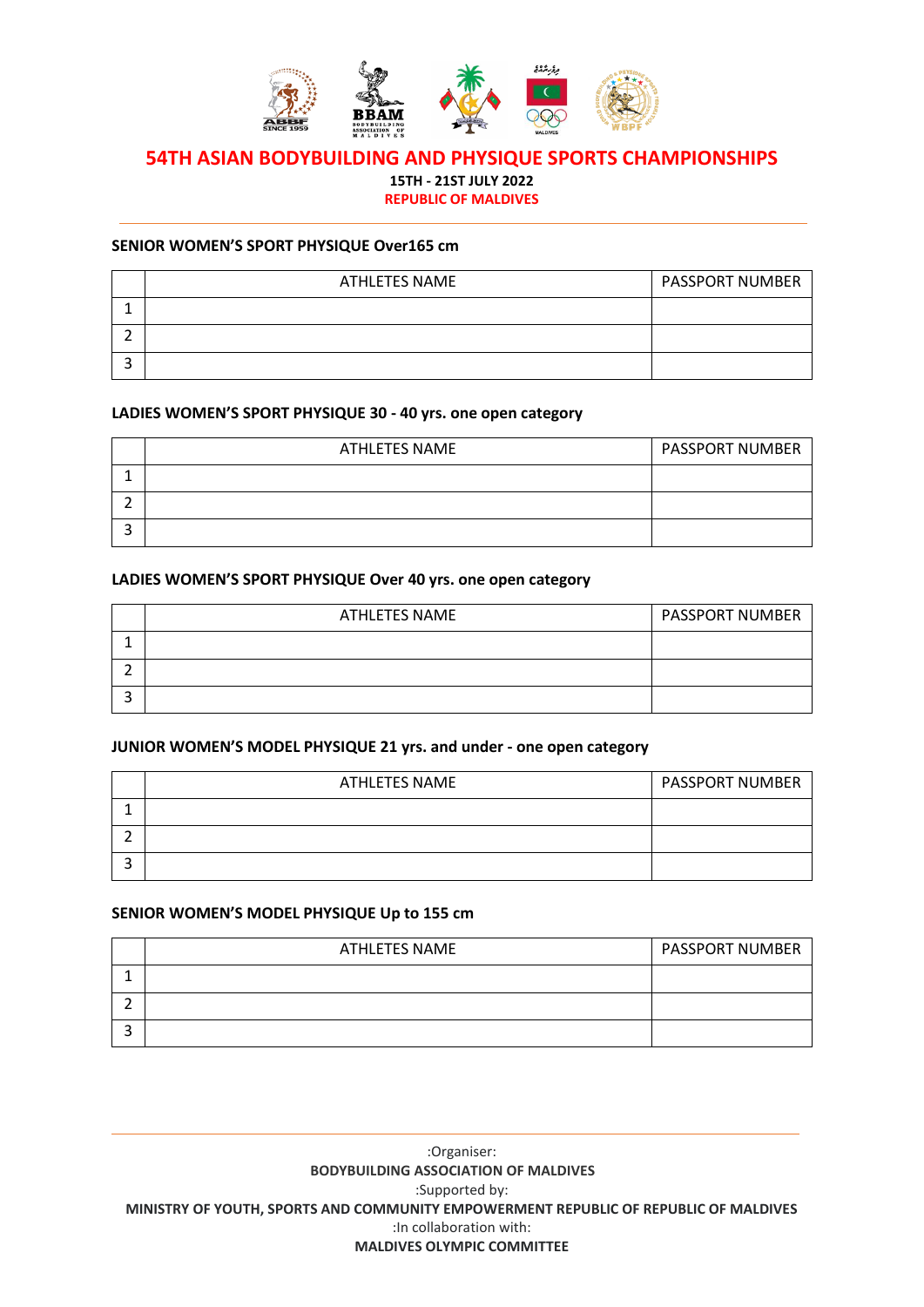

# **54TH ASIAN BODYBUILDING AND PHYSIQUE SPORTS CHAMPIONSHIPS 15TH - 21ST JULY 2022**

**REPUBLIC OF MALDIVES**

#### **SENIOR WOMEN'S MODEL PHYSIQUE Up to 160 cm**

| <b>ATHLETES NAME</b> | <b>PASSPORT NUMBER</b> |
|----------------------|------------------------|
|                      |                        |
|                      |                        |
|                      |                        |

#### **SENIOR WOMEN'S MODEL PHYSIQUE Up to 165 cm**

| ATHLETES NAME | <b>PASSPORT NUMBER</b> |
|---------------|------------------------|
|               |                        |
|               |                        |
|               |                        |

### **SENIOR WOMEN'S MODEL PHYSIQUE Up to 170 cm**

| ATHLETES NAME | <b>PASSPORT NUMBER</b> |
|---------------|------------------------|
|               |                        |
|               |                        |
|               |                        |

# **SENIOR WOMEN'S MODEL PHYSIQUE Over 170 cm**

| ATHLETES NAME | <b>PASSPORT NUMBER</b> |
|---------------|------------------------|
|               |                        |
|               |                        |
|               |                        |

#### **LADIES WOMEN'S MODEL PHYSIQUE 30 - 40 yrs. one open category**

| <b>ATHLETES NAME</b> | <b>PASSPORT NUMBER</b> |
|----------------------|------------------------|
|                      |                        |
|                      |                        |
|                      |                        |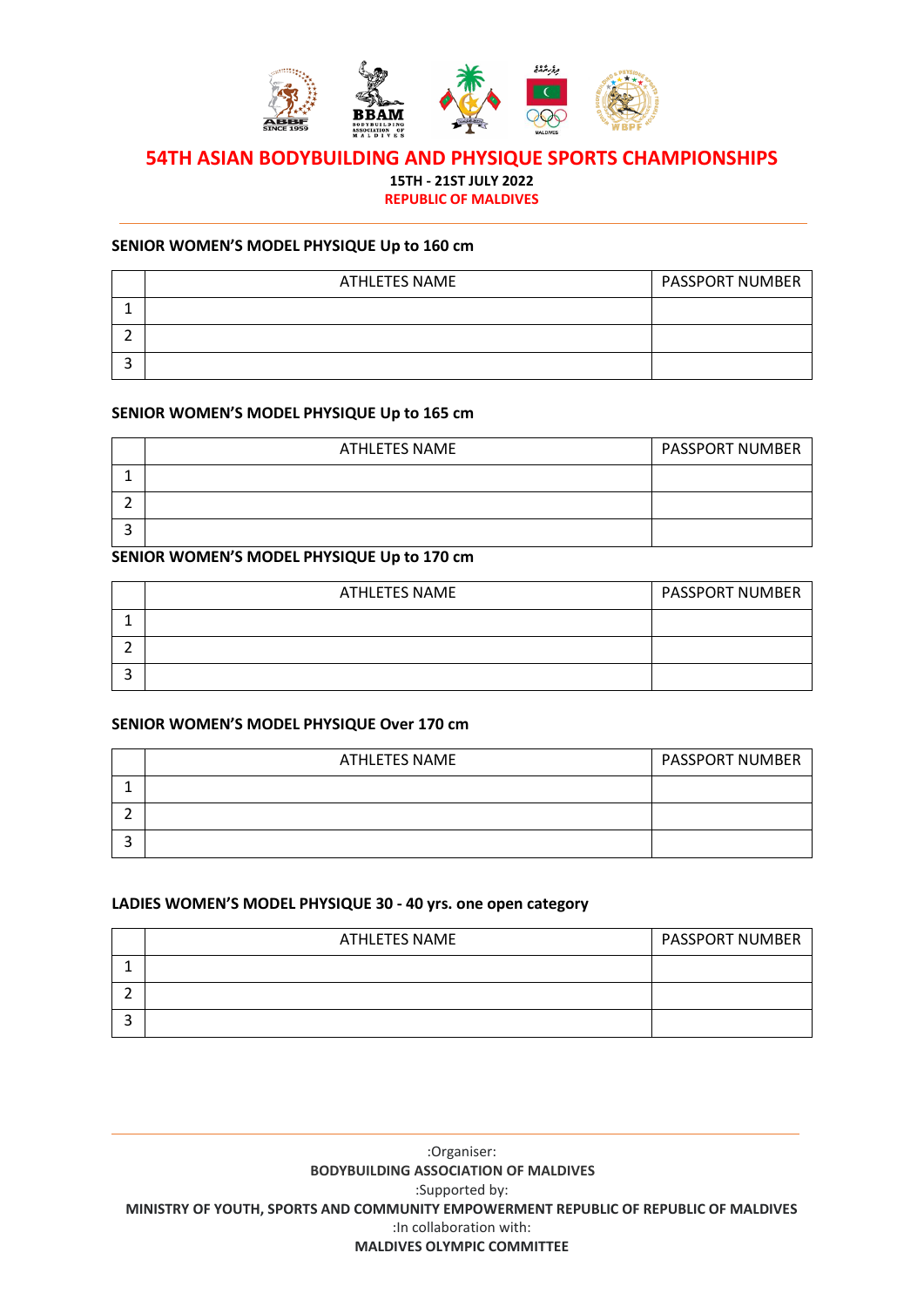

# **54TH ASIAN BODYBUILDING AND PHYSIQUE SPORTS CHAMPIONSHIPS 15TH - 21ST JULY 2022 REPUBLIC OF MALDIVES**

# **LADIES WOMEN'S MODEL PHYSIQUE Over 40 yrs. one open category**

| <b>ATHLETES NAME</b> | <b>PASSPORT NUMBER</b> |
|----------------------|------------------------|
|                      |                        |
|                      |                        |
|                      |                        |

#### **MIXED PAIRS**

|   | ATHLETES NAME | <b>PASSPORT NUMBER</b> |
|---|---------------|------------------------|
| 1 |               |                        |
|   |               |                        |
| 2 |               |                        |
|   |               |                        |
|   |               |                        |
| 3 |               |                        |

### **PARA BODYBUILDING**

| ATHLETES NAME | <b>PASSPORT NUMBER</b> |
|---------------|------------------------|
|               |                        |
|               |                        |
|               |                        |

#### **JUDGE**

| <b>JUDGE NAME</b> | <b>PASSPORT NUMBER</b> |
|-------------------|------------------------|
|                   |                        |
|                   |                        |

#### **TEST JUDGE**

| <b>NAME</b> | <b>PASSPORT NUMBER</b> |
|-------------|------------------------|
|             |                        |
|             |                        |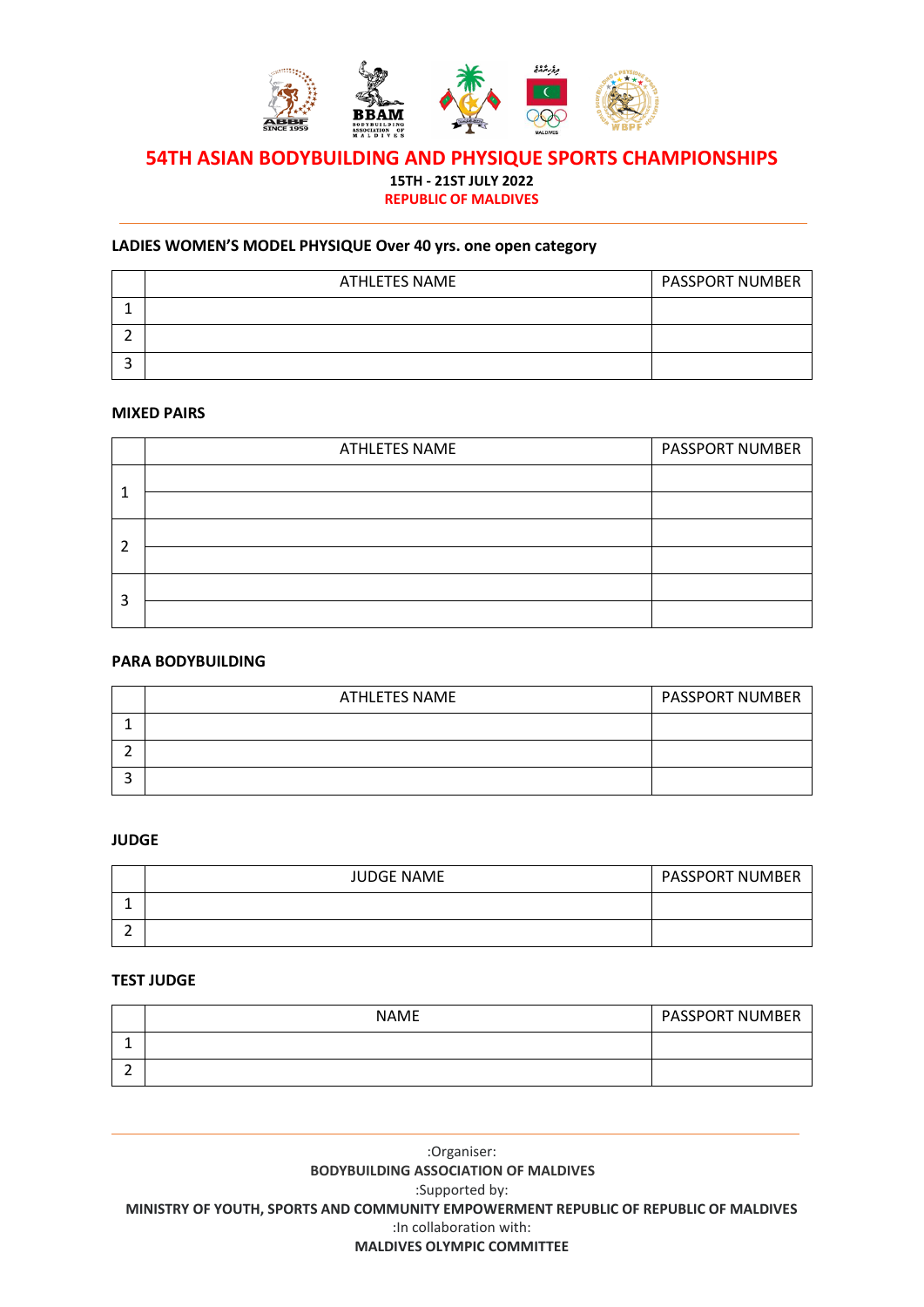

# **54TH ASIAN BODYBUILDING AND PHYSIQUE SPORTS CHAMPIONSHIPS 15TH - 21ST JULY 2022**

**REPUBLIC OF MALDIVES**

#### **EXTRA DELEGATES & SUPPORTERS**

| <b>NAME</b> | <b>PASSPORT NUMBER</b> |
|-------------|------------------------|
|             |                        |
|             |                        |
|             |                        |

#### **ARRIVAL INFORMATION**

| <b>DATE</b> | <b>TIME</b><br>. — | <b>FLIGHT NO</b> |
|-------------|--------------------|------------------|
|             |                    |                  |

#### **DEPARTURE INFORMATION**

| <b>DATF</b><br>- - - - - | <b>TIME</b> | FLIGHT NO |
|--------------------------|-------------|-----------|
|                          |             |           |